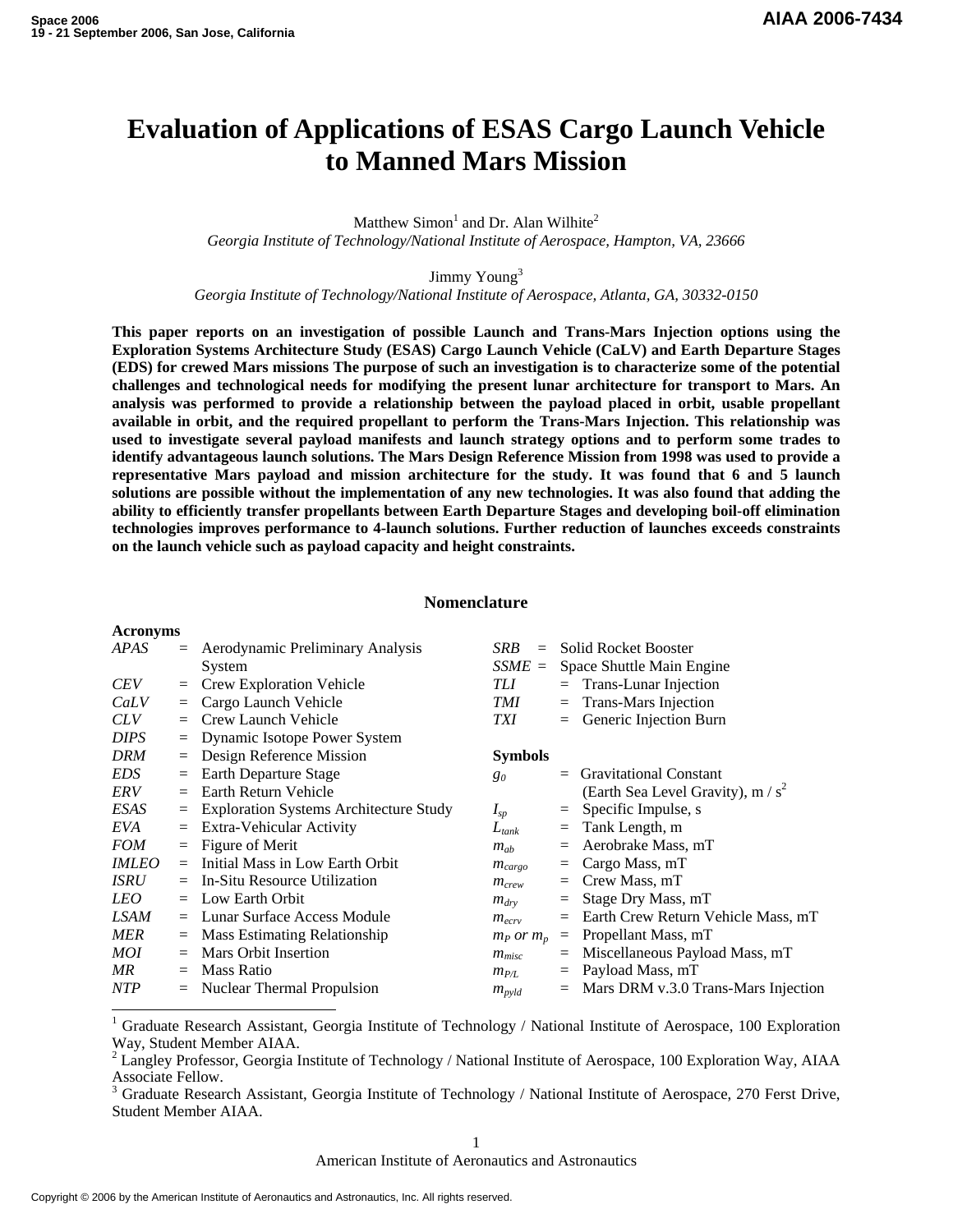| NTR         | $=$ Nuclear Thermal Rocket            |                     | Payload Element Mass, mT                  |
|-------------|---------------------------------------|---------------------|-------------------------------------------|
| <i>PVA</i>  | $=$ Photo-Voltaic Array               | $m_{re\ddot{t}Hab}$ | $=$ Earth Return Vehicle Habitat Mass, mT |
| <b>PMAD</b> | $=$ Power Management And Distribution | $m_S$               | $=$ Stage Empty Mass, mT                  |
| <i>POST</i> | $=$ Program to Optimize Simulated     | $m_{stage}$         | $=$ Trans-Mars Injection Stage Mass, mT   |
|             | <b>Trajectories</b>                   | $m_{transHab}$      | $=$ Crew Lander Transfer Habitat Mass, mT |
| RCS         | $=$ Reaction Control System           | $\Delta V$          | $=$ Change in Velocity, m/s               |
| <i>ROI</i>  | $=$ Return on Investment              |                     |                                           |

# **Introduction**

ars mission planning has been offering solutions to the human Mars exploration problem for the past 50+ years.<sup>1</sup> The proposed concepts have ranged from practical stances seeking to utilize only currently available **M**ars mission planning has been offering solutions to the human Mars exploration problem for the past 50+ years.<sup>1</sup> The proposed concepts have ranged from practical stances seeking to utilize only currently available infr the state-of-the-art. While both have been useful in shaping the way such planning has evolved over the years, the current programmatic desire to minimize cost and risk drives the desire to reuse as much of the currently available infrastructure as possible in future planning efforts. The advantages of reusing available resources are transparent. For example, suppose it is possible to use a currently existing launch vehicle. This results in significant overall cost reductions. Lower development cost result since the system has already been designed and rated for space. Production costs decrease since the facilities, tooling, and production methods already exist. A decrease in operations costs occurs when the familiarity exists with the current system saving training costs, launch facility costs, etc. Risk is also reduced since the system has already been tested and flown.

In response to the desire to reuse currently available systems, the primary purpose of this paper is to determine advantageous solutions to achieve manned Mars exploration with little to no modification to the recently proposed infrastructure and technologies of the Exploration Systems Architecture Study (ESAS).<sup>2</sup> This paper also seeks to identify the most advantageous technology investments and any time critical technological implementations to ensure the success of Mars exploration efforts. The focus of this paper is to report upon an investigation into the Launch and Trans-Mars Injection (TMI) possibilities using the current Cargo Launch Vehicle (CaLV). The goals are to first determine if it is possible to perform the mission at all with the current launch vehicles and upper stages, then to characterize the best ways to accomplish the ascent and TMI burn with the current architecture to minimize launches necessary and increase the flexibility for larger payloads. This paper first discusses the currently available infrastructure to understand what vehicles and technologies are desired. The paper then discusses the manned Mars architecture and a representative Mars payload and associated assumptions used for the purpose of this study. Then a launch vehicle capability analysis is described to allow for several payload manifests and launch strategies to be investigated. Several of these architectural and payload trades are then discussed leading to the conclusions that can be drawn from the observances about sending payloads to Mars most effectively.

# **I. Currently Available Architecture<sup>2</sup>**

 In the fall of 2005, NASA released the Exploration Systems Architecture Study<sup>2</sup> (ESAS), which suggests a possible architecture to return to the Moon and fulfill the President's Vision for Space Exploration. This study suggests a 1.5 launch solution, which uses two types of launch vehicles as illustrated in Figure 1. The first vehicle, the Cargo Launch Vehicle (CaLV or Ares 5), is used to launch the lunar lander known as the Lunar Surface Access Module (LSAM) to Low-Earth Orbit (LEO). The launch vehicle consists of a first or "core" stage which is equipped with 5



**Figure 1. ESAS Lunar Concept of Operations (Ref. 2 page 7)**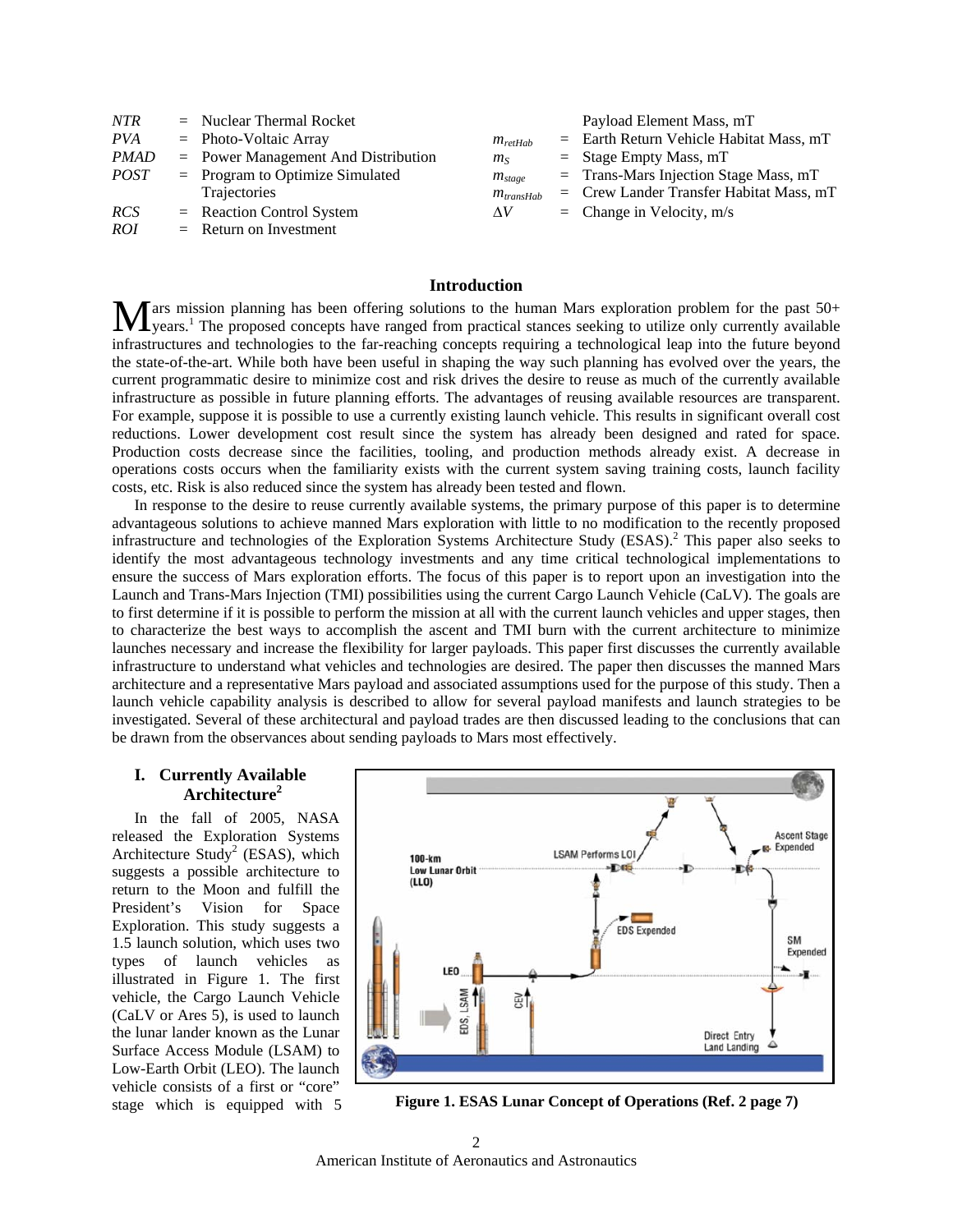Space Shuttle Main Engines (SSMEs) which fire along with two side-mounted, 5-segment Solid Rocket Boosters (SRBs). These SRBs separate from the core stage at a point in the ascent and leave the core stage performing a portion of the ascent. After this stage expends its propellant, it is staged and an upper stage known as the Earth Departure Stage (EDS) consisting of two LOX/LH2 J-2S engines is fired to perform a suborbital burn to achieve a 30 x 160 nmi orbit and then fired again to circularize at a 160 nmi circular orbit. The LSAM and EDS then wait for a smaller Crew Launch Vehicle (CLV or Ares 1) to launch the crew, crew capsule, and service module combination known as the Crew Exploration Vehicle (CEV). The CLV uses a 4-segment SRB and a single SSME upper stage to place the CEV in the 160 nmi circular orbit. The CEV and LSAM-EDS stacks then rendezvous in LEO and perform the Trans-Lunar Injection (TLI) using the LSAM's attached EDS.

 This is the currently proposed launch infrastructure available in 2018. The remainder of this paper seeks to use this infrastructure as much as possible for Mars missions. Use of these vehicles or slight modifications only is desired.

# **II. Representative Mars Payload and Architecture3**

In order to determine if the current architecture can be directly applied to the manned Mars problem, it is necessary to first define the necessary payload to Mars. It is recognized that the current ESAS transfer habitats (intended for transfers less than a week) and lunar surface payloads and habitats (designed for a 7 day surface stay) are insufficient for most proposed Mars missions (normally with transfers on the order of 180 days and surface stays often exceeding 500 days).<sup>3</sup> Therefore, to quantify if the current launch and TMI stages are sufficient for a Mars mission, it follows that a representative payload and concept of operations be provided as a baseline to gage the performance of current systems. The Mars Design Reference Mission v.3.0<sup>3</sup> (Mars DRM v.3.0) is used in this study as a representative Mars mission. Reference 3 outlines in detail the complete concept of operations of the architecture, but for the purpose of this study, it is sufficient to briefly mention the three payloads that need to be transported to Mars and to provide a brief description of the launch scheduling. These payloads are shown in Figure 2 as the top halves of each of the stacks and their masses are indicated by the red ovals. The first payload is the Earth Return Vehicle (ERV) (shown as the top half of the left stack in Figure 2), which serves as the return transfer vehicle after the surface mission is complete. This vehicle consists of a return habitat, aerobraking shell, Trans-Earth Injection Stage, and the systems to necessary to operate the vehicle. This is pre-deployed in Low Mars Orbit (LMO) approximately 26 months prior to the Crew Lander's launch. The ERV is the most massive of the three Mars DRM



American Institute of Aeronautics and Astronautics 3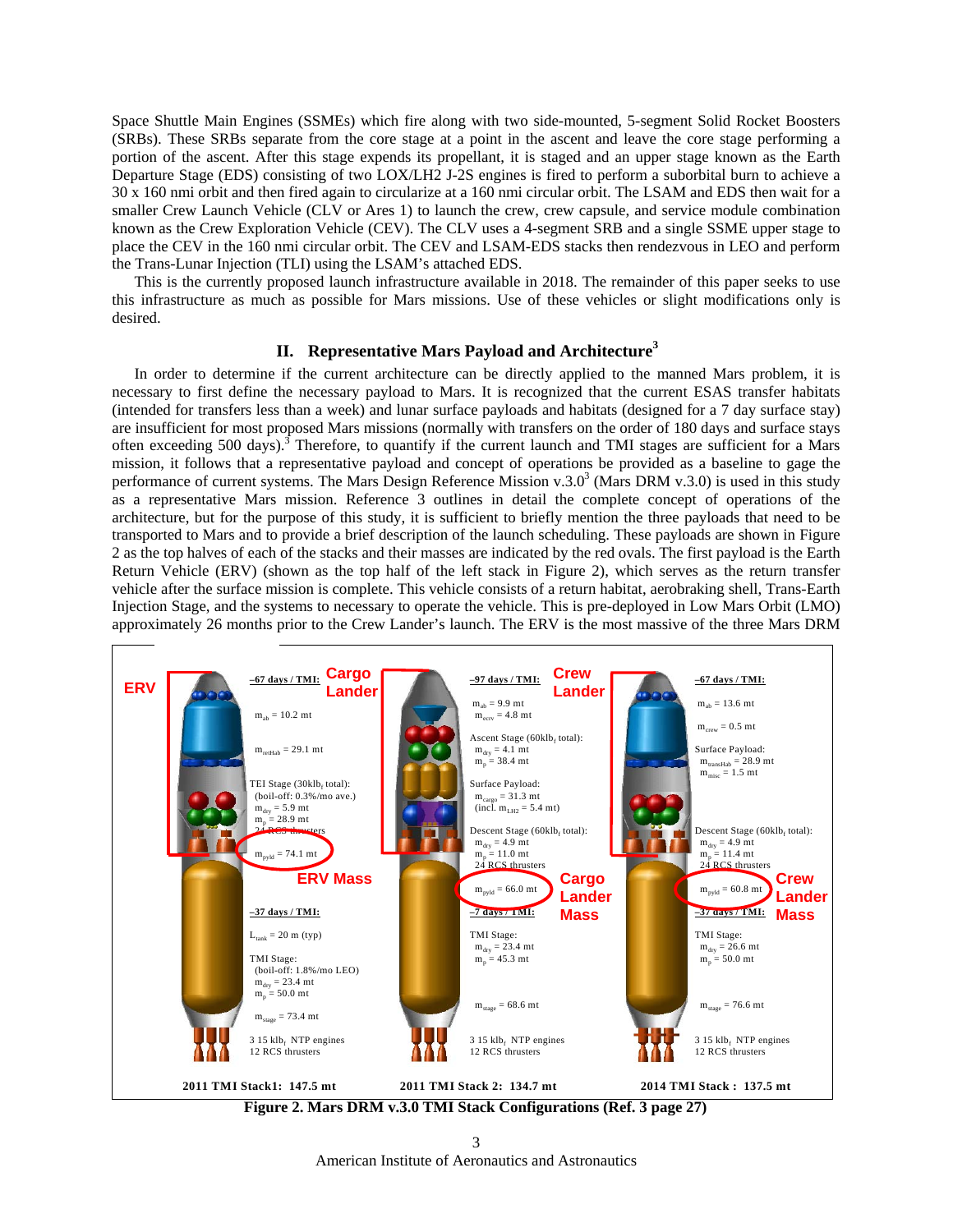v.3.0 payloads (74.1 mT). The second vehicle is the Cargo Lander (shown as the top half of the middle stack in Figure 2). This vehicle consists of an aeroshell, descent stage, nuclear surface power system, ISRU equipment, other cargo and an ascent stage with the Earth entry capsule used as the ascent habitat. It is pre-deployed to the Martian surface during the first Mars transfer opportunity with the ERV approximately 26 months before the crew leaves to go to Mars. On the surface it begins In-Situ Resource Utilization (ISRU) production of ascent stage propellant and prepositions surface power systems and other cargo. The Cargo Lander has a total mass of 66.0 mT. The third vehicle is the Crew Lander (shown as the top half of the right stack in Figure 2), which delivers the crew and surface habitat to the surface. This vehicle consists of an aeroshell, transfer habitat for the crew, the crew and a descent stage to land at Mars. This vehicle has a mass of 60.8 mT. In this study, these payloads and the general concept of operations of the Mars DRM v.3.0 are adopted to represent a Mars mission. They will be launched on the CaLV and the ESAS Earth Departure Stage (EDS) will provide the TMI burn instead of the Nuclear Thermal Rocket (NTR) used by Mars DRM v.3.0.

It is important to note the assumptions that this architecture employs to get payload masses like these. One of the major assumptions of Mars DRM v.3.0 is the use of a LOX / Methane propulsion system and the ability to use Martian atmosphere and hydrogen feedstock propellant to produce the ascent propellant in-situ. Use of the ISRU ascent propellant production technology has the impact of greatly decreasing the Cargo Lander size since launching, transporting and landing the ascent propellant necessary to leave Mars grows the necessary initial mass in low Earth orbit (IMLEO) significantly. ISRU is one of the major reasons for the 26 month transfer opportunity gap before crew arrival. This architecture also makes the assumption of aerocapture prior to Mars Orbit Insertion (MOI) and Mars entry. Aerocapture is when a spacecraft passes through the atmosphere of a planet to bleed of energy through drag to decrease the velocity entering either the orbit insertion or descent burns. Without this assumption, the incoming velocity would require more propulsive energy (i.e. more propellant mass) to reach the planet's surface or orbit. Another mass saving technology assumed by this architecture is the use of inflatable habitats known as TransHab. This technology, used on the ERV and Crew Lander, provides a much smaller packaging and lighter structure for these elements of the architecture than if conventional habitat materials are used. The assumption of an open loop consumables replacement of oxygen and water through ISRU at the surface of Mars saves a large amount of consumables mass which would have to be transported to the surface. An assumption of a developed nuclear surface power system also increases the power capability and, potentially, mass savings. The assumptions just mentioned are only some of the major assumptions which affect the representative mass of a manned Mars mission. They are reported to acknowledge the need of these technologies to achieve these payload masses. If these technologies are not used or replaced, it is expected that the mass of each of these payloads would increase.

## **III. Launch Vehicle Capability Analysis**

In order to be able to investigate advantageous payload manifests and launch architectures, it is necessary to be able to quantify the performance of the current CaLV to put payloads into orbit. It is desired to know the maximum payload or propellant the CaLV can place in LEO. It is also desired to be able to specify the propellant remaining in an EDS for the TMI burn after propellant is expended for the sub-orbital burn to insert into the 30 x 160 nmi orbit and the subsequent circularization burn at 160 nmi. This requires a trajectory optimization to get the largest amount of payload into orbit for given ascent propellant. In order to accomplish this, a trade was conducted to characterize the propellant usage for each of the EDS burns to place varying amounts of payload to LEO. This is done using a trajectory optimization tool known as POST<sup>4</sup> (Program to Optimize Simulated Trajectories). "POST is a generalized point mass, discrete parameter targeting and optimization program. POST provides the capability to target and optimize point mass trajectories for multiple powered or unpowered vehicles near an arbitrary rotating, oblate planet. POST has been used successfully to solve a wide variety of atmospheric ascent and reentry problems, as well as exoatmospheric orbital transfer problems" (Reference 4). For this study, a POST simulation is used to maximize the amount of payload placed in LEO on the CaLV for a specified amount of the initially full EDS propellant to be used for the ascent burn. A gradient-based optimization routine is used to optimize the settings of selected dependent variables which define the ascent trajectory. This optimization is subject to discrete constraints on particular masses consumed and the final orbit achieved. POST, as mentioned, is simply a point mass trajectory tool. In POST, stage mass is specified only as jettisoned mass and there is no method of distinguishing fuel mass from structure from other masses.

In order to ensure that the POST simulation actually models the CaLV, an aerodynamics code and a mass management tool are used. The aerodynamics code, Aerodynamics Preliminary Analysis System or APAS<sup>5</sup>, is used to compute lift and drag coefficient tables used as inputs to POST. These coefficients are modeled for an initial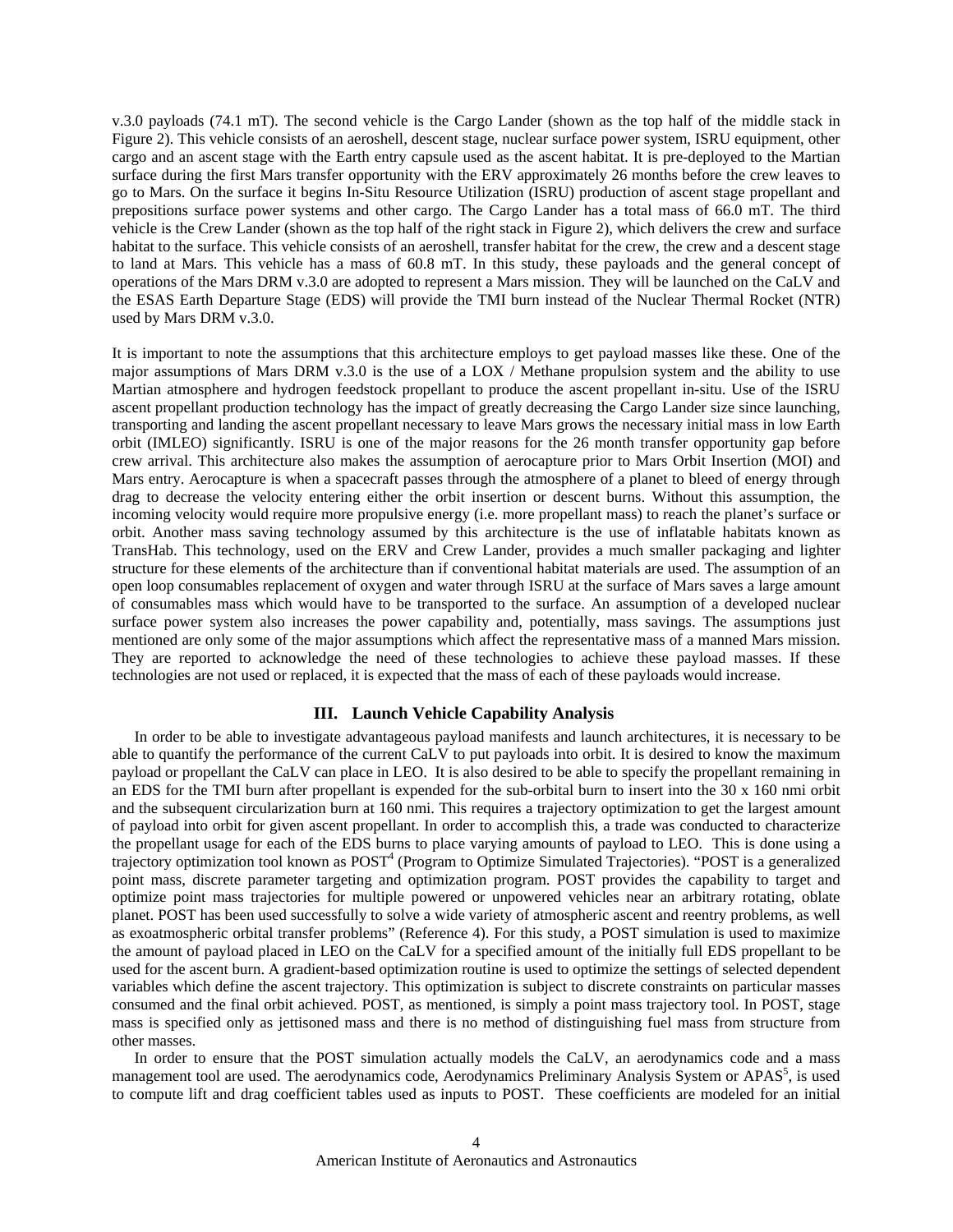configuration of the CaLV, but are not modified during the analysis though the payload fairing may grow to accommodate reasonable payload densities. This makes the assumption of minimal drag increases with increasing fairing size.

A mass management tool is used to separate out the burnout mass returned by POST into TMI propellant remaining, payload carried by the EDS and the EDS dry weight. This allows for the determination of the payload and TMI propellant which get to LEO for a specified ascent propellant.

This collection of tools was used to run simulated optimized trajectories and yielded the following results shown in Figure 3. For an initially full EDS, ascent propellant masses (ranging from those corresponding to no payload to those yielding maximum payload) were used in the POST simulation to determine the amounts of payload and remaining propellant to be used as transfer propellant (TXI propellant) that can be placed in orbit. Figure 3 shows the resulting distribution of the propellants within the EDS between the ascent/circularization burn propellant and

the remaining transfer propellant available for various payloads. The location where the ascent propellant required crosses the EDS full constraint indicates the location of maximum payload to LEO with a fully fueled EDS. This max payload of 157.9 mT is indicated in the figure.

 Through this trade the amount of propellant available for the transfer burn versus payload was characterized (Figure 3). An EDS launched with no payload delivers the maximum amount of propellant for the transfer burn to orbit (147.1 mT).



**Figure 3. EDS Propellant Distribution for Varying Payload on CaLV** 

 The next necessary step to measure the performance of the vehicle to send payloads to Mars involves using known Trans-Mars Injection delta-Vs, EDS specific impulses  $(I_{\rm sp})$ , and the EDS empty mass to characterize the relationship between the payload to Mars and the propellant required to send it there. The rocket equation simplified for in-space maneuvers is as follows:

$$
\Delta V = g_0 I_{sp} \ln MR = g_0 I_{sp} \ln \left( \frac{m_P + m_S + m_{P/L}}{m_S + m_{P/L}} \right)
$$
 (1)

From this equation the following linear relationship between the payload and the propellant required to perform the TMI (or any other delta-V) can be derived:

$$
m_{P} = e^{\left(\frac{\Delta V}{g_0 I_{sp}}\right)} * (m_{S} + m_{P/L}) - (m_{S} + m_{P/L})
$$
\n(2)

The required performance of the EDS to perform the manned Mars TMI burn is shown in Figure 4. This diagram can be interpreted as follows. If a payload less than the value at which the required propellant and available propellant lines cross for a particular TXI, then there is more propellant available after launch than is required to perform the given delta-V, yielding a propellant surplus. Alternatively, if the payload is greater than the payload value corresponding to the crossing point, then there is not enough remaining propellant to perform the delta-V, hence a propellant deficit. If the payload is at the crossing point (53.47 mT for TMI) then there is exactly the right amount of propellant available to perform the burn.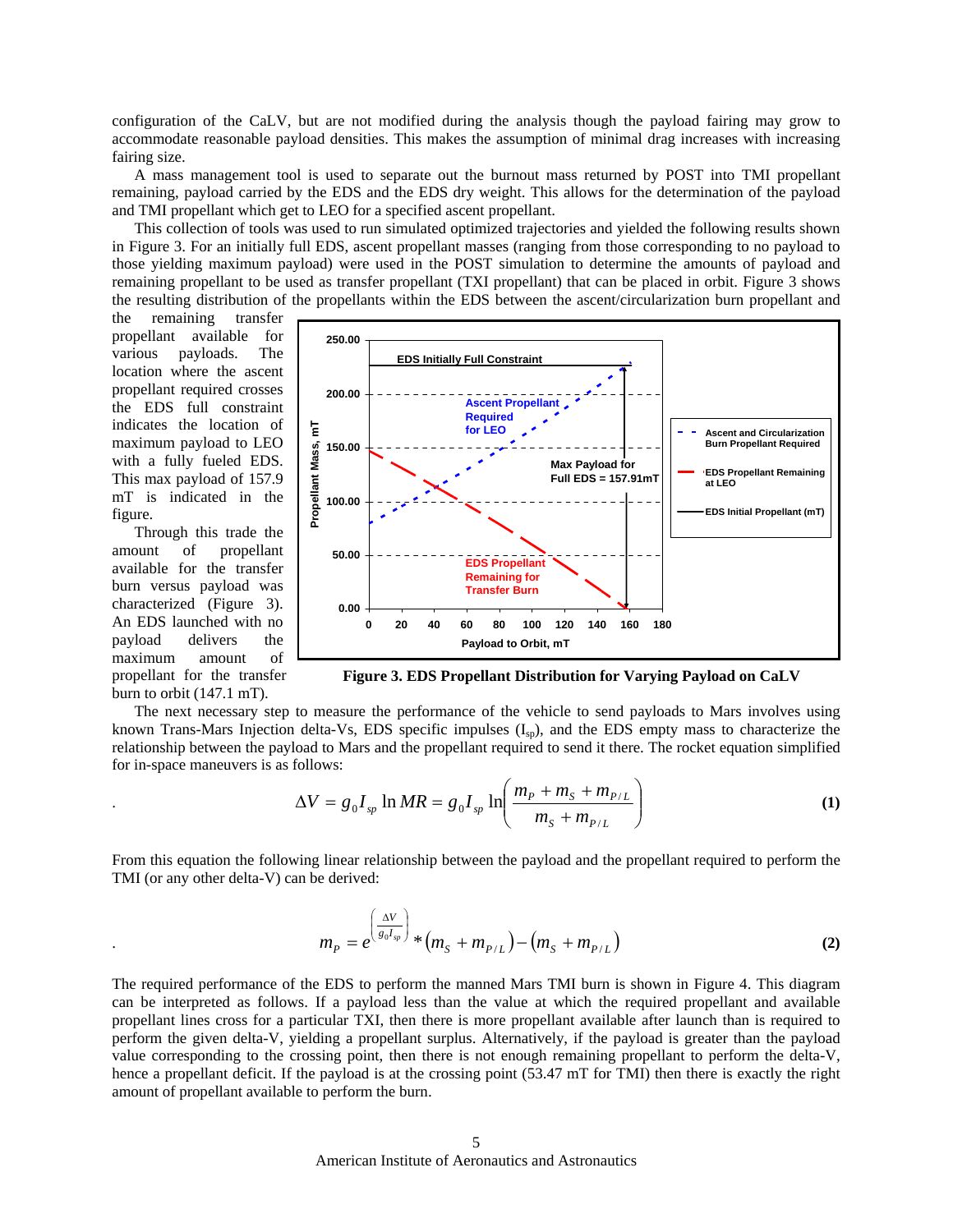This is a key chart for the measurement of Mars transportation performance. From this chart, launch and payload manifesting solutions for a crewed Mars mission can be determined. The basic procedure for creating these solutions is as follows.

 For a given payload sent to orbit, Figure 4 can be used to determine the amount of available transfer propellant which arrives at LEO. This is done by finding the intersection of a vertical line drawn up from the payload axis and the solid curve representing this propellant available for TMI. By drawing a horizontal line



**Figure 4. CaLV Available vs. Required Transfer Propellant** 

from this intersection to the dashed curve representing required propellant for the transfer burn and then following a vertical line down from this second intersection to the payload axis, the total payload that the remaining propellant in the EDS is capable of sending to Mars may also be determined. If a propellant surplus remained after the first launch, performing this procedure could determine how much additional payload could be launched and sent with the first payload. Developing solutions involves using these basic procedures and other trades to determine the most advantageous distribution of a Mars mission mass.

 In the next section, this procedures and this chart will be used first to characterize various payload manifests and launch strategies and then to identify the advantages and disadvantages of each. It will also seek to explain the issues that complicate simply delivering a total amount of mass to Mars.

#### **IV. Payload Manifesting and Launch Strategy Trades**

 Before discussing several different payload manifesting and launch strategy cases, it is necessary to clarify the Figures of Merit (FOMs) or desirable values used to characterize advantageous solutions. First, it is desirable to decrease the number of *necessary* launches. Less launches greatly decrease production and operations cost, decrease the probability of failure, and generally improve launch scheduling. It will be shown that a 6 launch solution is easily attainable using CaLV with the Mars DRM v.3.0 launch concept of operations. In fact, it will be shown that the ESAS CaLV is capable of providing much more payload to Mars than has been deemed necessary by this study. Thus for the sake of this study, the number of launches is used as a measure of the aggressiveness of the solution. Generally fewer launches propose less likely solutions. Secondly, it is desirable to increase Initial Mass to Low Earth Orbit (IMLEO) capability. Higher IMLEO provides the possibility of more science, equipment, or supplies to Mars. This provides flexibility, redundancy, and the possibility of increased Return on Investment (ROI). For a fixed number of launches, higher IMLEO provides margin to allow for either fewer mass-saving technologies in the payloads or for robustness in case a larger Mars payload is deemed necessary. Another desirable metric is reduced scheduling complexity. This could refer to either scheduling difficulty associated with cryogenic propellants boil-off in orbit due to launch delays or the necessary assignment of certain payloads to particular transfer opportunities from some architectural constraint. Because this second difficulty is a Mars reference architecture issue which has undetermined impact on the reference mass of the Mars mission, it is beyond the scope of this paper. This issue may still be mentioned for certain solutions to indicate advantages apart from mass savings. The importance of this concern should not be neglected in the specification of a total manned Mars architecture.

 Some issues to consider when investigating solutions include the following. Aeroshells are required on a TMI stack if an aerocapture is assumed. This results in complications with payload manifests that break up and perform a TMI in separate pieces. The payload stacking necessary for multiple payload stacks has an effect upon the total vehicle height. If height exceeds current VAB<sup>6</sup> (Vehicle Assembly Building at Kennedy Space Center) capability,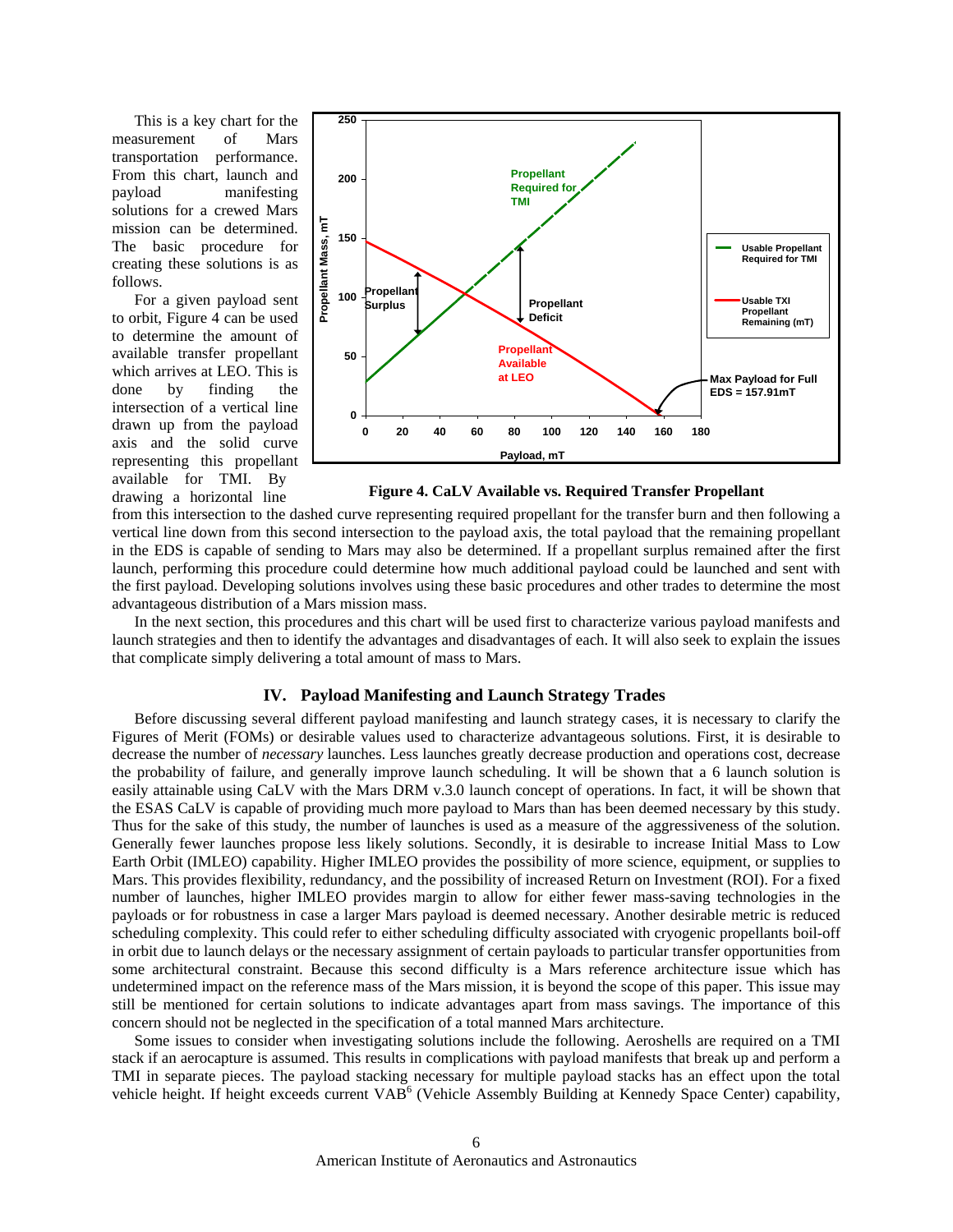then both the assembly and launch infrastructure and facilities would have to be reworked. This generally yields unacceptable solutions. It is also important to ensure that payloads which must be transported or landed as a system not be separated. Payload mass cannot be separated from payload function. Finally, all solutions must have a transfer thrust-to-weight sufficient to avoid a spiraling low-thrust transfer trajectory for reasonable transfer times.

#### **A. The Payload – Mars DRM v.3.0**

The following tables shown in **Error! Reference source not found.** contain the mass breakdown of each of the Mars DRM v.3.0 elements.

|                                       |             |                                         |           | Crew Lander (Version 3.0)         | Mass (kg) |
|---------------------------------------|-------------|-----------------------------------------|-----------|-----------------------------------|-----------|
|                                       |             |                                         |           | <b>Habitat Element 2</b>          | 28505     |
|                                       |             | Cargo Lander 1 (Version 3.0)            | Mass (kg) | Life Support System               | 4661      |
|                                       |             | 4829<br>Earth Entry/Mars Ascent Capsule |           | <b>Health Care</b>                |           |
|                                       |             | Ascent dry mass                         | 4069      | Crew Accomodations and            | 12058     |
| Earth Return Vehicle (Version 3.0)    | Mass (kg)   | ASCENT MASS SUBTOTAL                    |           | Consumables                       |           |
| <b>Habitat Element</b>                | 26581       | <b>ISRU Plant</b>                       | 3941      | EVA equipment                     | 243       |
|                                       | 4661        | Hydrogen Feedback                       | 5420      | Communications/Information        | 320       |
| Life Support System                   |             | PVA keep-alive power system             | 825       | Management                        |           |
| Crew Accomodations and<br>Consumables | 12058       | 160 kW nuclear power plant              | 11425     | Power                             | 3249      |
| <b>Health Care</b>                    | $\mathbf 0$ | 1.0 km power cables, PMAD               | 837       | Thermal                           | 550       |
|                                       | 243         | Communication system                    | 320       | <b>Structure</b>                  | 5500      |
| EVA equipment                         |             | Pressurized rover                       |           | Science Equipment                 |           |
| Communications/Information            | 320         | Inflatable Laboratory Module            | 3100      | Spares                            | 1924      |
| M anagement                           |             | 15 kwe DIPS cart                        | 1500      | Crew (6)                          | 500       |
| 30kw PVA power system                 | 3249        | Unpressurized rover                     | 550       | 3 kw PVA keep-alive power         |           |
| <b>Thermal Control System</b><br>550  |             | 3 teleoperable rovers                   | 1500      | Unpressurized rover 3             | 550       |
| <b>Structure</b>                      | 5500        | Water Storage Tank                      | 150       | <b>EVA</b> consumables            | 446       |
| Science Equipment                     | 600         | Science Equipment                       | 1770      | <b>EVA</b> suits                  | 940       |
| Spares                                | 1924        | TOTAL CARGO MASS <b>I</b>               | 40236     | <b>TOTAL Payload MASS</b>         | 30941     |
| <b>SUBTOTAL</b>                       | 29105       | Vehicle Structure                       | 3186      | Vehicle Structure                 | 3186      |
| TEI stage drymass                     | 4806        | <b>Terminal Propulsion System</b>       | 1018      | <b>Terminal Propulsion System</b> | 1018      |
| Propellant Mass                       | 28866       | <b>TOTAL LANDED MASS</b>                | 44440     | <b>TOTAL LANDED MASS</b>          | 35145     |
|                                       |             | Propellant                              | 10985     | Propellant                        | 11381     |
| EarthReturn RCS Propellant            | 1115        | <b>Forward Aeroshell</b>                | 9918      | <b>Forward Aeroshell</b>          | 13580     |
| Aerobrake                             | 10180       | Parachutes and mechanisms               | 700       | Parachutes and mechanisms         | 700       |
| <b>TOTAL MOIMASS</b>                  | 74072       | <b>TOTAL ENTRY MASS</b>                 | 66043     | <b>TOTAL ENTRY MASS</b>           | 60806     |

**Figure 5. Mars DRM v.3.0 Payload Mass Breakdowns (modified from Ref. 3 page 30-32)**

These payloads are those which must be transported to Mars and have a total mass of 200.9 mT. In the following section, whenever an ERV, Cargo Lander, or Crew Lander is mentioned it is referring to the above systems and total masses (highlighted). Several solutions to launch and send these payloads were investigated and are presented in the following section. These were created using various strategies including payload manifest changes, dedicated TMI stage launches, and propellant transfer between EDSs.

## **B. Launch Solutions**

 The identified mass necessary for a crewed Mars mission was given in the previous section. This payload can be launched to orbit and sent to Mars in several different combinations, some more theoretical for a general Mars mission and some more practical to perform Mars DRM v.3.0 in particular. Several possible launch solutions were investigated. Figure 6 contains descriptions of launch solutions of interest, information about their capability, and a brief treatment of their concepts of operations, which are more fully developed in Figure 7. This section will discuss the importance of each of these solutions and some general trends discovered in the analysis.

 The first solution is one of the simplest solutions investigated. This concept evenly distributes the Mars mission mass into payloads (less than 53.47 mT) such that each payload can launch and perform the TMI with the remaining propellant available. This allows for a 4-launch solution with no Earth rendezvous or propellant transfers to perform the TMI. There need be no waiting period between getting to LEO and performing the TMI, which reduces the amount of possible boil-off and eases launch scheduling pressures. This solution should be a major consideration for future Mars planning efforts in particular. If the Mars DRM v.3.0 payloads and mission are assumed, it would be difficult separating three highly integrated vehicles into four manageable pieces. It is likely that in order to achieve this at least one launch which transports both elements inserted into Mars orbit and elements landed on Mars. It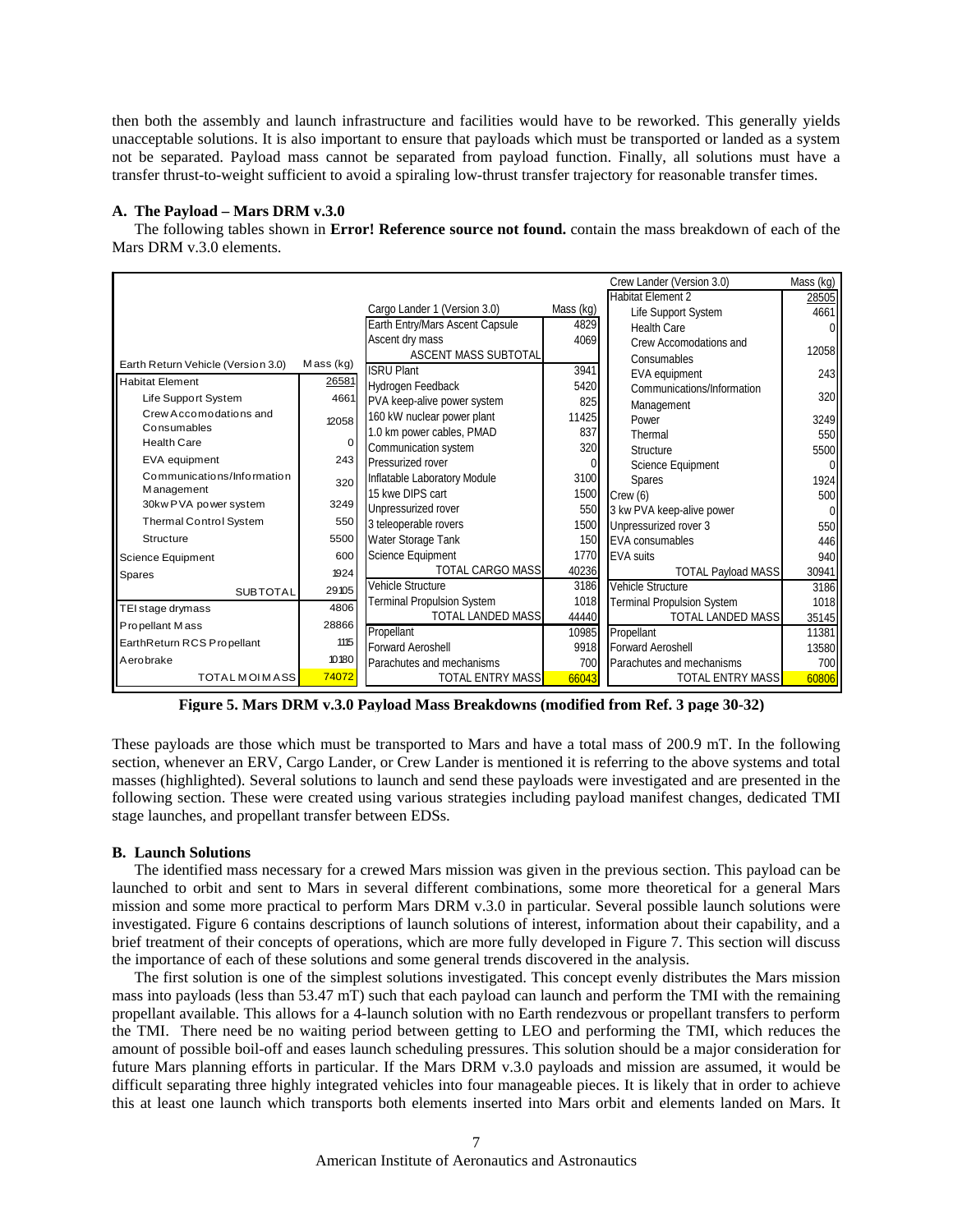|                |                                               |                          | <b>General Capability of</b><br>Method                       | <b>Applied Capability</b>                                   |                                       |                                              |                                            |                       |                                                |                                               |  |
|----------------|-----------------------------------------------|--------------------------|--------------------------------------------------------------|-------------------------------------------------------------|---------------------------------------|----------------------------------------------|--------------------------------------------|-----------------------|------------------------------------------------|-----------------------------------------------|--|
| Case<br>Number | Description                                   | Number<br>of<br>Launches | <b>Maximum</b><br>Payload Per<br><b>Trip to Mars</b><br>(mT) | <b>Earth to Orbit</b><br>Payload<br><b>Manifest</b><br>(mT) | Launch Payload<br>Description         | <b>TMIPayload</b><br><b>Manifest</b><br>(mT) | Number of<br>Launches<br>Earth to<br>Orbit | Number<br>of<br>TMI's | Total<br>Payload<br>Margin /<br>Launch<br>(mT) | Percent of<br>Total<br>Propellant<br>Unburned |  |
|                | - No Payload Transfer                         | $\mathbf{1}$             | 53.5                                                         | 50.2                                                        | Total Mars Payload / 4                | 50.2                                         | 4                                          | 4                     | 3.2                                            | 7.0                                           |  |
|                | No Propellant Transfer                        | $\overline{1}$           | 53.5                                                         | 50.2                                                        | Total Mars Payload / 4                | 50.2                                         |                                            |                       |                                                |                                               |  |
|                | Idealized Noncontiguous                       | $\mathbf{1}$             | 53.5                                                         | 50.2                                                        | Total Mars Payload / 4                | 50.2                                         |                                            |                       |                                                |                                               |  |
|                | Payload                                       | $\mathbf{1}$             | 53.5                                                         | 50.2                                                        | Total Mars Payload / 4                | 50.2                                         |                                            |                       |                                                |                                               |  |
|                | Payload Transfer                              | $\overline{2}$           |                                                              | 50.2                                                        | Total Mars Payload / 4                | 50.2                                         |                                            | 2                     | 7.9                                            |                                               |  |
|                | Propellant Transfer                           |                          | 116.3                                                        | 50.2                                                        | Total Mars Payload / 4                | 50.2                                         |                                            |                       |                                                |                                               |  |
| $\overline{2}$ | Idealized Noncontiguous<br>Payload            |                          |                                                              | 50.2                                                        | Total Mars Payload / 4                | 50.2                                         | 4                                          |                       |                                                | 20.3                                          |  |
|                |                                               | 2                        | 116.3                                                        | 50.2                                                        | Total Mars Payload / 4                | 50.2                                         |                                            |                       |                                                |                                               |  |
|                |                                               |                          |                                                              | 74.1                                                        | ERV                                   | 74.1<br>66.0                                 | 6                                          | 3                     | 9.1                                            | 48.8                                          |  |
|                |                                               | $\overline{2}$           | 85.1                                                         | No Payload                                                  |                                       |                                              |                                            |                       |                                                |                                               |  |
|                | No Payload Transfer<br>No propellant Transfer | $\overline{2}$           | 85.1                                                         | 66.0                                                        | Cargo Lander                          |                                              |                                            |                       |                                                |                                               |  |
| 3              |                                               |                          |                                                              | No Payload                                                  |                                       |                                              |                                            |                       |                                                |                                               |  |
|                | Contiguous Payload                            | $\overline{2}$           | 85.1                                                         | 60.8                                                        | Crew Lander                           | 60.8                                         |                                            |                       |                                                |                                               |  |
|                |                                               |                          |                                                              | No Payload                                                  |                                       |                                              |                                            |                       |                                                |                                               |  |
|                |                                               |                          | 182.6                                                        | 74.1                                                        | <b>ERV</b>                            | 74.1                                         |                                            | 3                     | 9.8                                            | 17.0                                          |  |
|                | Payload Transfer                              | 3                        |                                                              | 66.0                                                        | Cargo Lander                          | 66.0                                         | 4.5                                        |                       |                                                |                                               |  |
| 4              | Propellant Transfer                           |                          |                                                              | No Payload                                                  |                                       |                                              |                                            |                       |                                                |                                               |  |
|                | Contiguous Payload                            | 1.5                      | 62.5                                                         | 60.8                                                        | Crew Lander                           | 60.8                                         |                                            |                       |                                                |                                               |  |
|                |                                               |                          |                                                              | No Payload CLV                                              |                                       |                                              |                                            |                       |                                                |                                               |  |
|                |                                               |                          |                                                              | 39.3                                                        | ERV Payload and Aeroshell             | $39.3 + 34.8 = 74.1$                         | 4.5                                        | 3                     | 9.8                                            | 17.6                                          |  |
|                |                                               |                          | 182.6                                                        | 34.8                                                        | ERV TEI Stage and Propellant          |                                              |                                            |                       |                                                |                                               |  |
| 5              | Payload Transfer<br>Propellant Transfer       | 3                        |                                                              | $+15.9$                                                     | Cargo Lander Descent Stage            | $50.2 + 15.9 = 66.0$                         |                                            |                       |                                                |                                               |  |
|                |                                               |                          |                                                              |                                                             | and Propellant                        |                                              |                                            |                       |                                                |                                               |  |
|                | Practical Noncontiguous<br>Payload            |                          |                                                              | 50.2                                                        | Cargo Lander Payload and<br>Aeroshell |                                              |                                            |                       |                                                |                                               |  |
|                |                                               | 1.5                      | 62.5                                                         | 60.8                                                        | Crew Lander                           | 60.8                                         |                                            |                       |                                                |                                               |  |
|                |                                               |                          |                                                              | No Payload CLV                                              |                                       |                                              |                                            |                       |                                                |                                               |  |

**Figure 6. Launch Solutions Descriptions and Performance**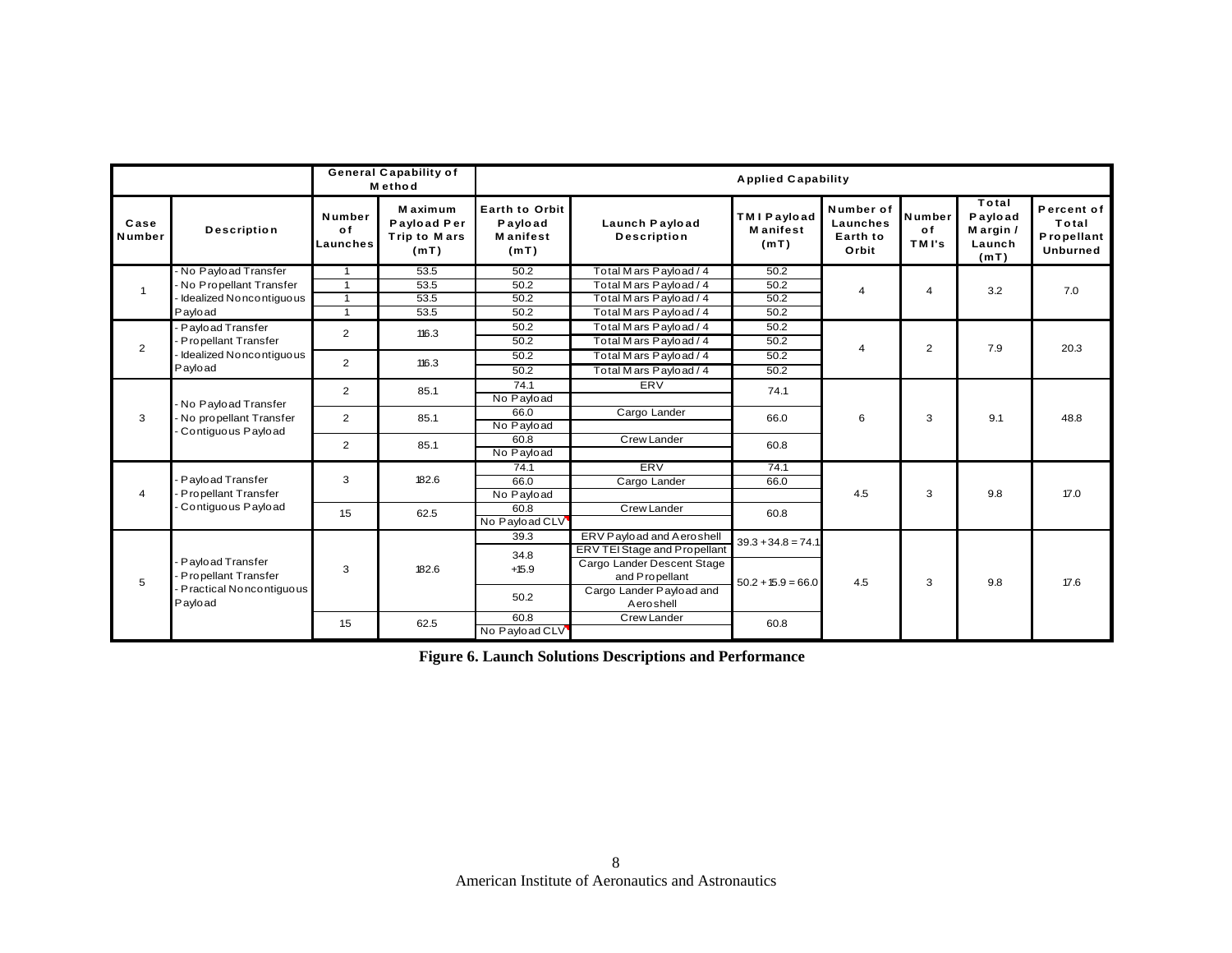would probably require either the development of a third lander to carry down elements separated from the other two landers *or* the insertion and rendezvous of the payloads at Mars orbit to redistribute payload appropriately between 2 landers. This is probably the most likely solution for future Mars mission planning efforts, as it has the fewest launches and is the least technology development critical concept. Its major weakness is the lack of performance margin (3.2 mT per launch) to remain flexible for in-flight complications, unanticipated system growth during development, or the necessity of having nonseparable payloads greater than 53.47 mT. Further complications involved in splitting the payloads will be discussed with a later concept.

The second concept uses the same payload manifesting as the first concept. This solution represents the best way that equally divided payloads can be sent to Mars. That is, it has the most payload margin (31.7 mT over 4 launches) and fewest launches. Maximizing this margin requires the use of propellant transfer between the EDSs and the transfer of payloads launched separately to combined TMI stacks. This concept of operations is clearly shown as Case 2 in Figure 7. The performance benefit over the first concept comes from the advantage gained by combining 2 payloads launched separately into one TMI. This key advantage was identified by



**Figure 7. Concept of Operations for Launch Solutions** 

noting the less than unity slope of the transfer propellant required curve in Figure 4 (dashed line). This gives that though the payload for a TMI might be doubled, the propellant necessary for the TMI burn does not double. Therefore, splitting the payload for launch and combining them for TMI affords more margin. This capability to perform a TMI for a larger mass is enabled by the use of propellant transfer between the EDSs to increase TMI propellant in one stack. Propellant transfer will be discussed in greater detail for another solution. In summary, the strength of this concept lies in its increased performance and few launches. It does increase at LEO complexity slightly over Case 1, but makes up for this with reduced TMIs. Its largest asset over Case 1 is the flexibility to launch and transport a single mass of up to 116.3 mT or two equal masses of 59.6mT.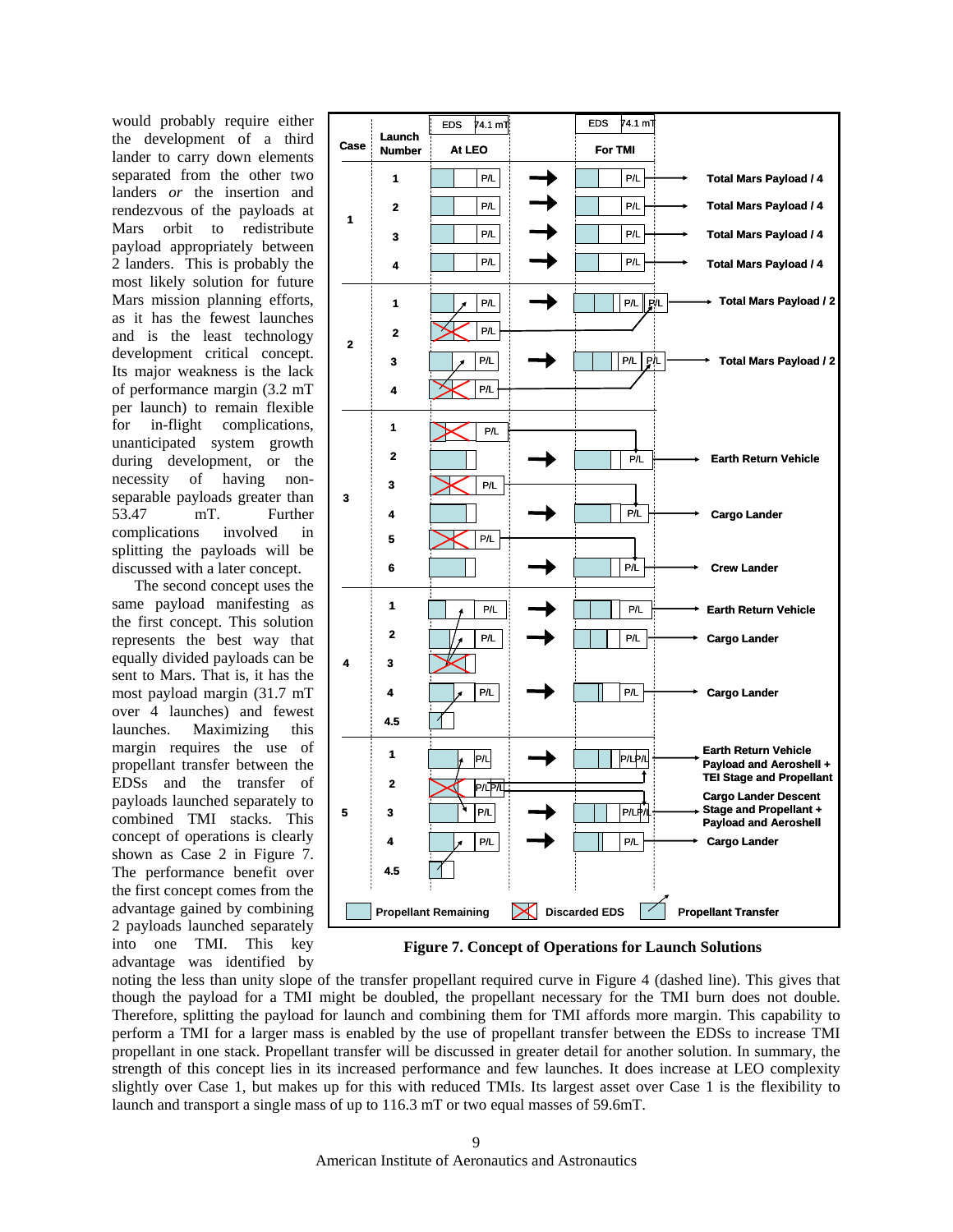These two previous solutions use idealized payload splits to reduce launches. The third and fourth solutions focus upon transporting the Mars DRM v.3.0 vehicles unchanged to represent practical distribution of the payload mass to perform the mission. The concept of operations of the third solution is a slight modification from the Mars DRM v.3.0. The three vehicles are sent on dedicated launches as in Mars DRM v.3.0. For each vehicle, a launch is sent with no payload to place an EDS with maximum available propellant in LEO to perform the TMI. The available propellant in this EDS (147 mT) is more than the required propellant to transport any of the three Mars DRM v.3.0 payloads (131.6 mT for the ERV, 120.4 mT for the Cargo Lander, and 113.1 for the Crew Lander). This dedicated TMI stage requires no propellant transfer to send any of the payloads to Mars. In fact, the third solution highlights the margin available even if no propellant transfer is available (54.5 mT over the three payloads). This solution is robust as long as no single Mars payload element grows larger than 85.1 mT, at which point an EDS launched with no payload would not have enough remaining propellant to perform the TMI burn (i.e. no propellant margin). There are some disadvantages to this solution. First, this type of a solution wastes the remaining propellant from launching the Mars DRM v.3.0 TMI payload (48% of total propellant in orbit is wasted) that could have been used to send payload to Mars. It will be shown in a subsequent section that modifying this solution using propellant transfers provides significant advantages, particularly by making use of this lost propellant. Secondly, this solution requires 6 launches, which increases scheduling difficulties and costs due to the production and operation of several launch vehicles. The third solution is important because it definitively shows the CaLV can perform the Mars DRM mission with significant margin using chemical propulsion instead of NTR without the addition of any new technologies.

The fourth solution is important in that it shows how effective the third option can be made with the inclusion of just one technology: *propellant transfer*. Propellant transfer will generally provide advantages over the previous solutions by utilizing the previously wasted remaining propellant in jettisoned EDSs. The advantage of using propellant transfer can be visualized in Figure 8. This figure was created by first specifying an amount for Payload 1 to LEO and then using Figure 4 to determine the amount of Payload 2 that could be



**Figure 8. Advantage of Propellant Transfer Between EDSs Prior to TMI** 

launched such that the amount of propellant available for the TMI could inject both payloads. This was done both with and without the availability of propellant transfer between the EDSs. The total amount of payload sent to Mars was also included in the figure for both options. Note that the maximum amount of payload that can be sent to Mars *without* propellant transfer (85.1 mT) corresponds to a complete separation of the payload and TMI EDS. Also note that the maximum amount of payload that can be sent to Mars *with* propellant transfer corresponds to an equal distribution between the two payloads.

It can be clearly seen that the advantage from a performance standpoint goes to the propellant transfer solutions. This is reflected in the decrease in launches necessary for these solutions. The fourth solution involves sending the Mars DRM v.3.0 payloads unchanged as in Case 3, but allowing for the transfer of propellant out of the previously jettisoned EDSs. In this solution the combined remaining propellant from the first three launches (323.0 mT) is much more than the propellant required to launch the ERV and Cargo Lander in two TMI burns (131.6 mT for the ERV and 120.4 mT for the Cargo Lander). The ERV and Cargo Lander must be sent on separate TMI stacks because the usable propellant constraints of an EDS limit the amount of usable propellant possible in an EDS (207.7 mT)<sup>2</sup> to less than is required for a combined TMI (223.9 mT). The Crew Lander has a propellant deficit of only 16.8 mT. This could be transported using the CLV, which has a payload capability of at least more than 22 mT<sup>2</sup>. This reduces the necessary launches from 5 to 4.5. This solution also has the largest payload margin per launch due to the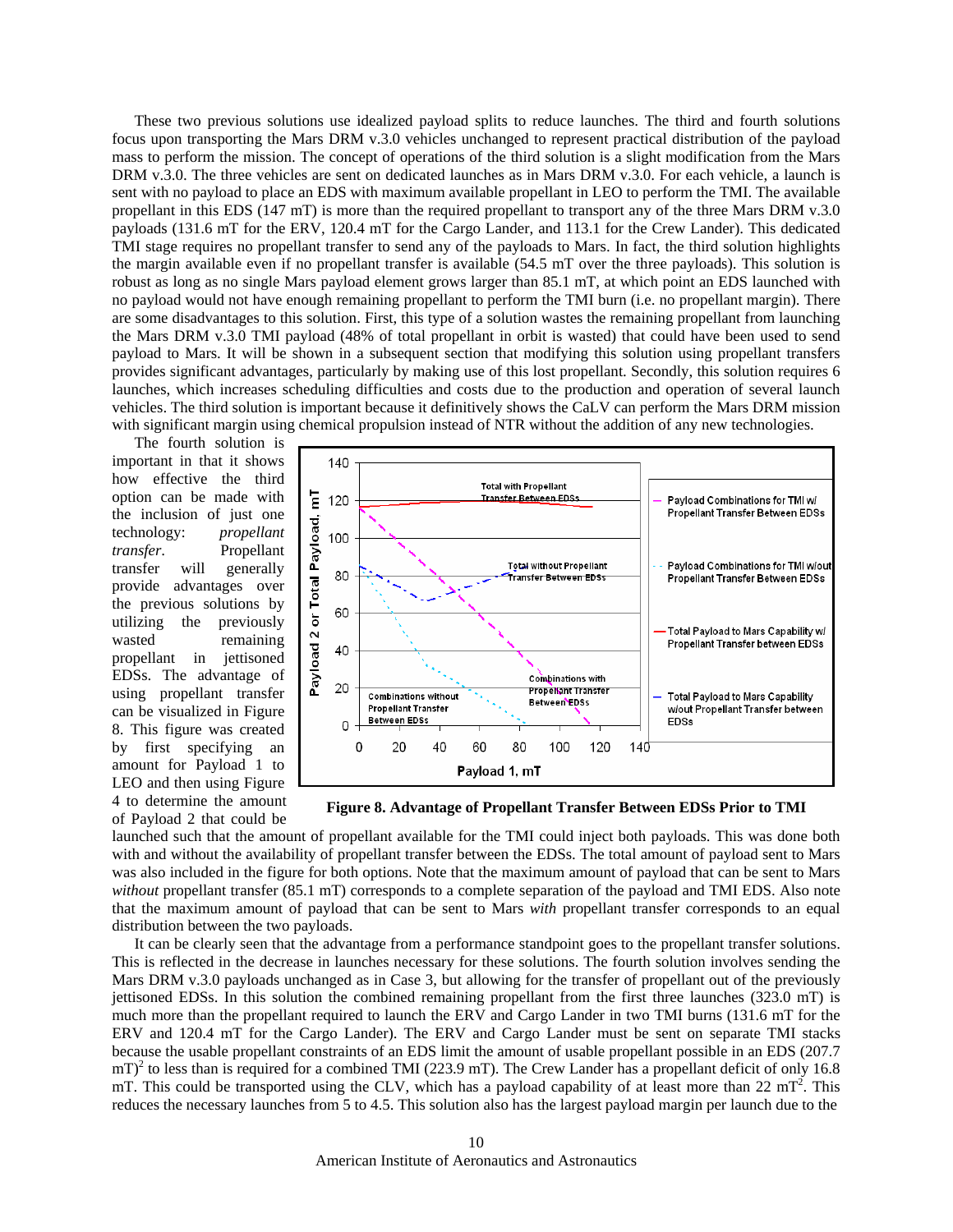

**Figure 9. Advantage of Propellant Transfer Between EDSs Prior to TMI**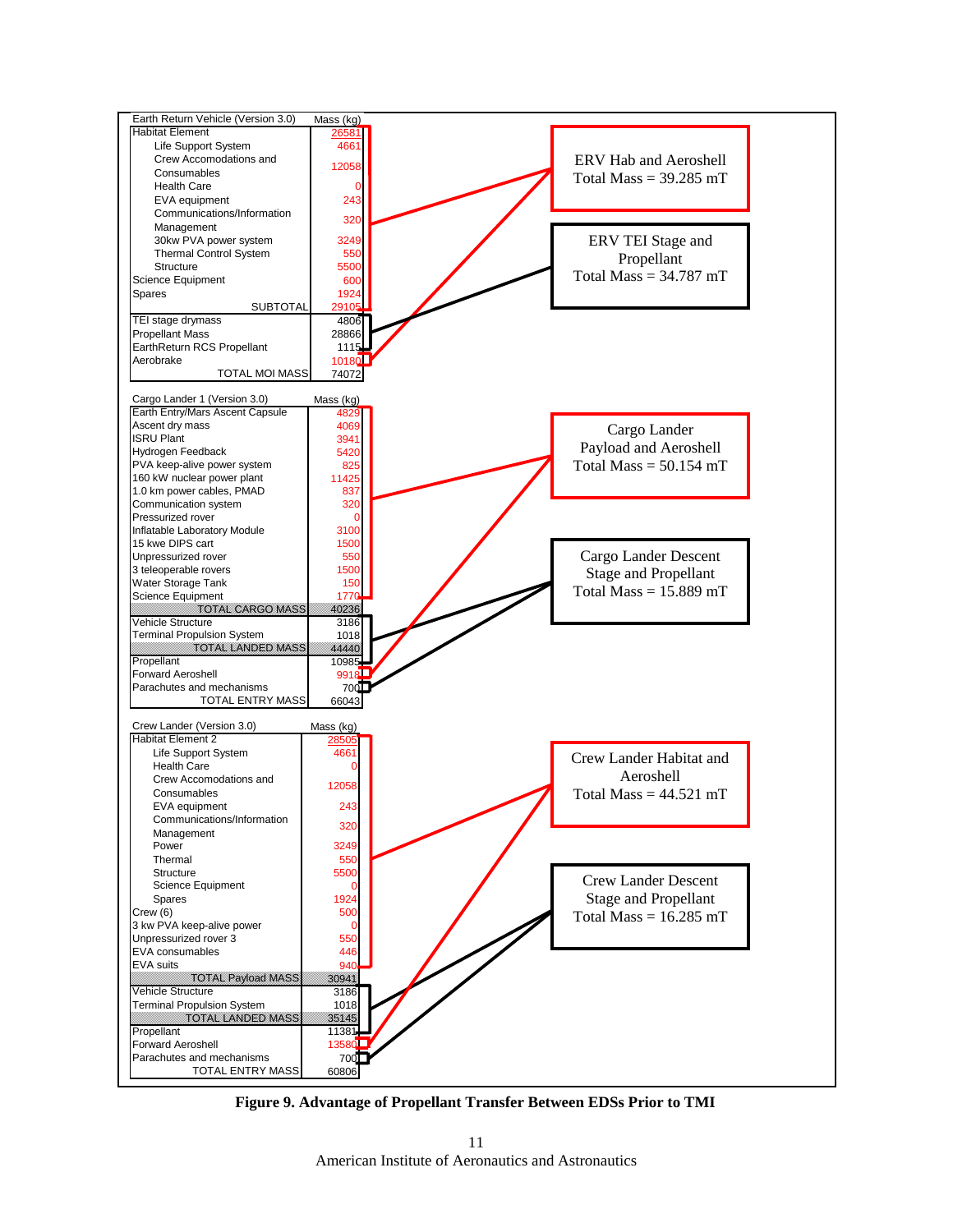use of propellant transfer. This method does require more rendezvous and the development of a efficient cryogenic propellant transfer system. The advantage of a lower number of launches would have to be weighed against the cost of developing such a system. The important conclusion is that the CaLV has significant potential to improve upon the third solution with investment in only one technology.

The purpose of the last investigated solution is to point out the practical difficulties of splitting up the Mars DRM v.3.0 payloads. The first and second solutions appear very advantageous, but investigation of the Mars DRM v.3.0 concept of operations prevents the splitting of Mars DRM v.3.0 into 4 equal masses. The systems which must be launched together and the transfer opportunity gap between lander launches allow for little separation or rearrangement of the payloads. For example, removing Cargo Lander pieces like ISRU equipment or the nuclear surface power system away from the payload portion of the lander could result in complex rendezvous before landing to fit those parts into the aeroshell. Therefore the purpose of the fifth solution is to provide the best anticipated performance with a practical payload splitting. The most natural method of separating the Mars DRM v.3.0 payloads is to launch the propulsive stages separately from the payloads and aeroshell combinations, since these are somewhat separated and would be easy to rendezvous. This means separating the Trans-Earth Injection (TEI) stage and associated propellants from the ERV payload and aeroshell and separating the descent stages and propellants from the each of the lander payloads and aeroshells. This separation is shown in Figure 9. Utilizing propellant transfer between EDSs and payload transfers as shown in Figure 7 and taking advantage of the use of the CLV in the same manner as the last solution, yields the possibility of performing the mission with in 4.5 launches as shown in Figure 6 and Figure 7. After launching the aeroshell and habitat portion of the ERV, the propellant deficit to perform the TMI burn for the assembled ERV is 11.4 mT. After launching the payload and aeroshell portion of the Cargo Lander, the propellant deficit to perform the TMI burn for an assembled Cargo Lander is 14.7 mT. The amount of propellant remaining in the EDS used to launch the ERV TEI stage and Cargo Lander descent stage (105.3 mT) is more than enough to meet the total propellant deficit in the other two launches (25.8mT). After launching the payload and aeroshell portions of the Crew Lander, the propellant deficit to perform the TMI burn for the assembled Crew Lander is 2.4 mT. The remaining 16.3 mT can be launched on the CLV with enough remaining propellant to meet the propellant deficit. This solution is not desirable over the simpler methods 1 and 2, but would be necessary if the Mars DRM v.3.0 concept of operations is required. This option offers similar performance to the fourth method at the cost of complexity in the concept of operations.

#### **V. Conclusion**

 Several observances can be made from the above proposed solutions. The CaLV proves effective at performing the Mars mission. It can perform the Mars DRM v.3.0 mission with more margin and no new technologies despite the replacement of the NTR with a chemical propulsion system. To further reduce the number of launches assuming the Mars DRM v.3.0 payloads requires the implementation of propellant transfer between the EDSs. This technology greatly increases the capability of the CaLV to perform the Mars mission. This technology allows for the substitution of the 5<sup>th</sup> CaLV launch with a CLV to provide extra propellant for the Crew Lander TMI. To further reduce launches to 4-launch solutions, either new Mars payloads which can be launched and sent to Mars in one shot are required, or something must be done about the transfer opportunity gap in the Mars DRM v.3.0 concept of operations. The most likely solution is to develop some means of eliminating boil-off so that propellant surplus from the early launches can be used to meet the propellant deficit of the Crew Lander. Further reduction of launches requires propellant transfer technology development, development of NTR, elimination of the VAB height constraint, and pushing the CaLV to its payload capability limit.

 If the primary goal is to get the most mass to Mars as possible, the number of launches can be increased on any of the propellant transfer or resupply options to achieve a significant enough margin to handle most Mars payloads in a reasonable number of launches even if several of the previously assumed Mars DRM v.3.0 technologies are neglected. Two major restrictions to such an approach exist. First, the complexity of the Mars transportation architecture has been shown to have a large impact on masses through a constraint on architectural flexibility. This could be anticipated to restrict performance to comply with the architecture. Secondly, it may be necessary to limit the entry mass at Mars for safe Mars entry.

## **References**

 1Portree, David S. F. *Humans to Mars: Fifty Years of Mars Mission Planning, 1950-2000*. Washington, DC: NASA Monographs in Aerospace History #21, 2001.

<sup>2</sup> "NASA's Exploration Systems Architecture Study". November 2005, NASA-TM-2005-214062. NASA.